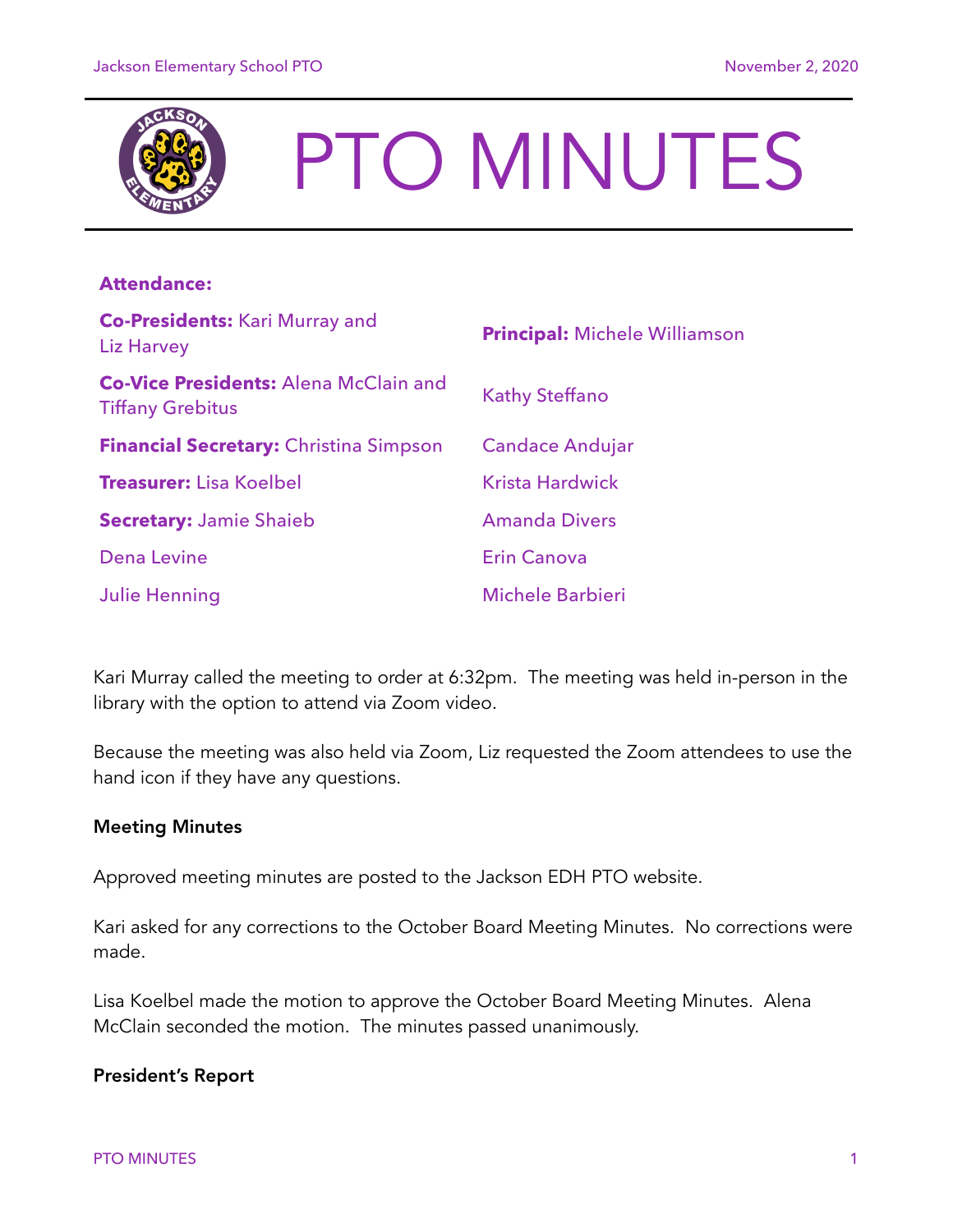Kari, Liz and the Virtual Auction Committee are working on getting the auction ready. The virtual auction is on November 30-December 6. Everyone is focused on supporting the VPs in helping make the auction successful. Kari shared that the Board approved to move \$1200 from the Power the Paw funds to Virtual Auction to help cover costs for the online auction program and marketing. She also mentioned that the cost for the online auction program is good for a full year, should the Board want to have another online auction again. Kari and Liz asked everyone to all help out where they can.

# Financial Report

Lisa reported the financials for October. Income included a rebate from spirit wear, wine sales, birthday marquee announcements, Handles dining for dollars night and Papa Murphy's dining for dollars night. Expenses are classroom supplies reimbursements to teachers and insurance. No changes were made to the PTO insurance.

Lisa added the Santa's Virtual Auction to the budget (#28A) and moved the funds from Power the Paw to the Virtual Auction.

### Principal's Report

Michele Williamson reported that the Halloween was fun this year. The kids really got decked out in their costumes and it was fun to see the Frontier teachers get dressed up and participate. Character counts and Jaggy gem awards were handed out in the classrooms. New games have been purchased for rainy days in the Ruppel Center. The counselor is presenting in the classroom and is doing great. There are 3 students that have passed into the millionaire club. The kids seem genuinely happy. The school is planning a holiday drive-through with inflatables.

### Community Report

Krista Hartwick reported on the Pumpkin Carving/ Decorating Contest on Facebook. There was not a lot of participation. They learned that it was challenging to get people to post onto Facebook. Thank you to Candace for her help with Facebook. They are thinking of new ideas and what to do next time. The winners of the contest had an option to get a Target or Amazon e-gift cards. Frontier families seemed to be happy to be included.

Kari suggested getting more information out to families through banners at the front of the school. She asked if there was a way to virtually have a donuts for dad event.

The feedback was that when parents have to participate it becomes very difficult get participation. Kari suggested to talk offline to come up with ideas.

### Spirit Wear Update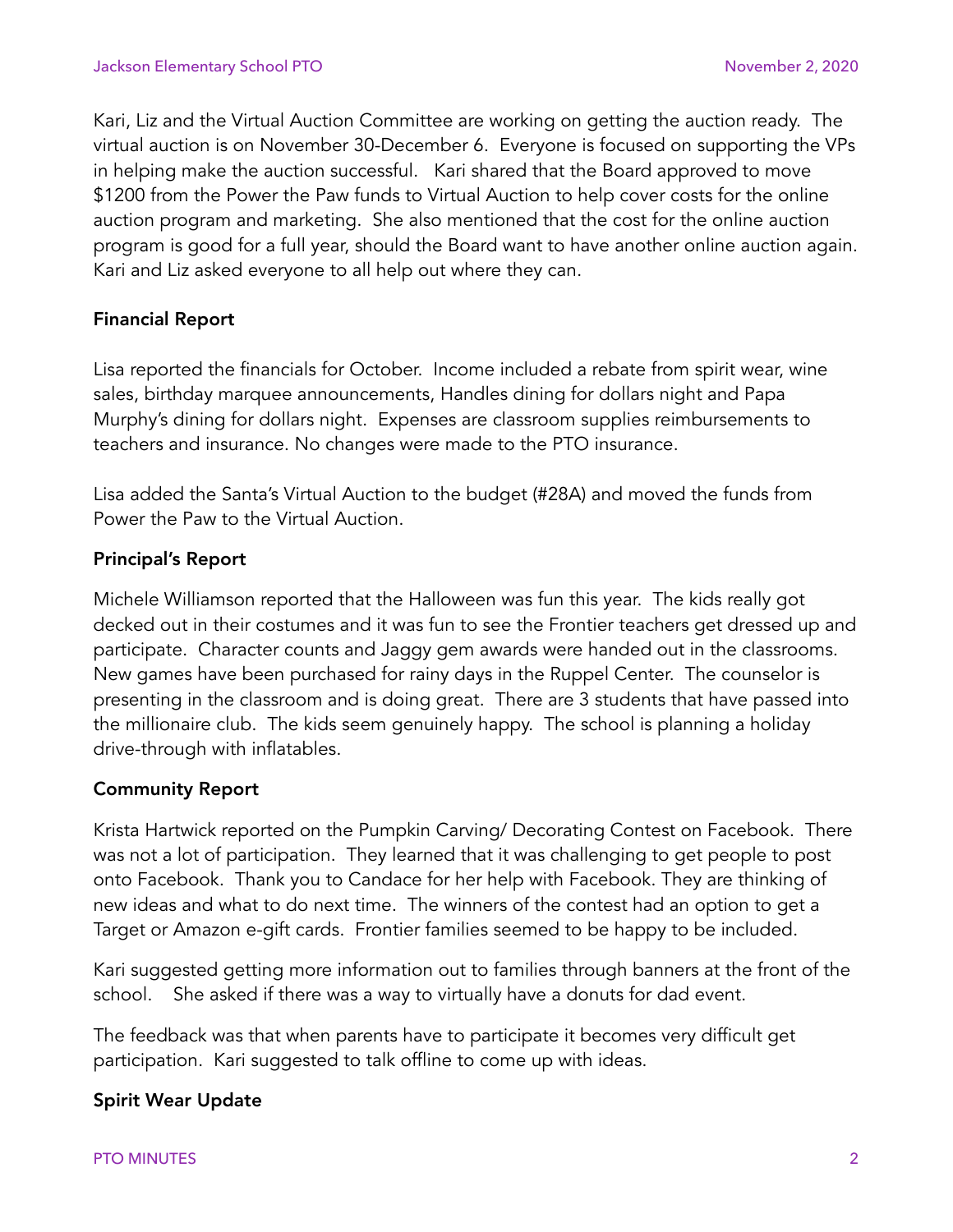Julie Henning reported that another onsite sale date is coming up in November. The focus will be on selling long sleeve shirts and sweatshirts since the weather is getting cooler. They also will have a new logo on the shirts. The numbers reported in the financials are different then the sales that the team has. Lisa said she will follow-up with Amanda to confirm the numbers and get it all squared away.

Dena LeVine asked if there will be an online shop or is everything only available in a direct sale. The Frontier students can reach out to Amanda or Julie directly through Facebook to order spirit wear.

Kari suggested adding information in the newsletter so that everyone knows when the sales happen. Dena requested the information ahead of time so that the Room Parents can work with the teachers and get the information out to everyone.

Kari mentioned that sometimes the PTO newsletter ends up in junk or spam. Candace will look into the MailChimp cost so that the newsletter doesn't go to spam.

Kari suggested having a paper PTO connection form available at the teacher conferences.

Michele wanted to let everyone know that parent teacher conferences are in person but if a parent wanted a virtual conference they can request it.

## Dining for Dollars

Michele Barbieri reported that Handel's gave \$150 and Chick-Fil-A gave \$206 from Dining for Dollars. Panda Express is on November 12 and Steve's Pizza on December 2 for the next Dining for Dollars fundraiser nights.

### Santa's Virtual Auction Fundraiser

Tiffany Grebitus reported that she had contacted all the Gala vendors and they have agreed to reschedule the Giving Gala to March 19, 2022.

Alena McClain announced Santa's Virtual Auction is coming up on November 30-December 6. Auction items will be available to preview on November 27-29. Auction item pick up will be on December 11-12. The auction program, Greater Giving, will be up and running this week. They have attended a lot of training on the program. The program fee is paid after the auction has ended by deducting their fee from the proceeds. Tiffany Grebitus and Alena have been working on repackaging auction items and taking photos for the auction site. Tiffany and Alena thanked Kari, Liz, and Lisa for reaching out to businesses that donated and confirmed those donation. They are grateful to Candace Andujar for all her work in helping with marketing and communications. They will be sending out a sign-up genius link to help get items delivered and handed out.